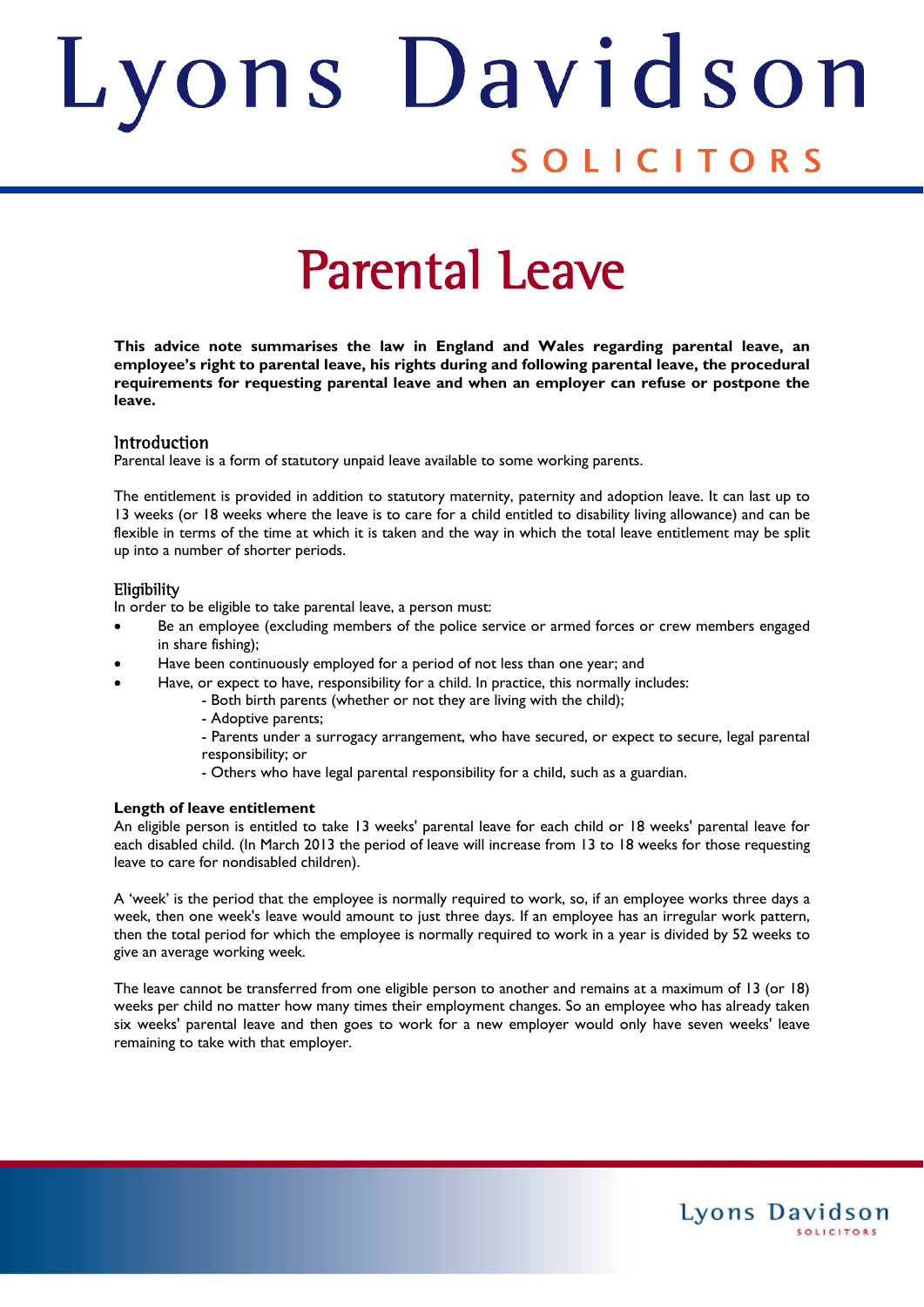#### **Minimum and maximum length of leave**

Employees are not entitled to take parental leave for less than one week or in anything other than multiples of a week and the maximum period of leave cannot exceed four weeks a year for any individual child. These provisions do not apply to parents of a child entitled to Disability Living Allowance.

#### A year is:

- A period of 12 months, beginning on the date of birth or placement of an adopted child; or
- Where an employee leaves one employer for another, the year starts once the employee has built up 12 months' continuous service.

#### **The period in which leave can be taken**

The period in which leave can be taken depends on the particular circumstances:

- If the child was born on or after 15 December 1999, the leave may be taken up until the child's fifth birthday;
- If the child was adopted on or after 15 December 1999, the leave may be taken up until the fifth anniversary of the date of placement or the child's 18th birthday if sooner;
- If the child is entitled to Disability Living Allowance, the leave may be taken up until the child's 18th birthday.

#### **Statutory parental leave: procedural requirements**

The employee may only take parental leave under the default scheme if three conditions have been fulfilled:

#### **Production of Evidence**

The employee has complied with a request by the employer to produce evidence as may reasonably be required of:

- The employee's responsibility (or expected responsibility) for the child in question;
- The child's date of birth or the date on which the adoption placement began; and
- The child's entitlement to a disability living allowance where applicable.

#### **Notice**

The employee has given at least 21 days notice to their employer that they wish to take parental leave including the dates on which the period of leave is to begin and end.

- If the father of a child wishes to take parental leave immediately upon the birth of a child, the 21-day notice period is calculated from the beginning of the expected week of childbirth (EWC). The notice must specify the EWC and the duration of the period of leave required. Provided that notice is given in accordance with these conditions, the parental leave can start immediately upon the birth of the child, regardless of when that actually occurs;
- In the case of adoption the employee must notify the employer of the expected week of placement (EWP) of a child within the 21-day notice period or as soon as is reasonably practicable. The notice must specify the EWP and the duration of the period required.

#### **The employer has not postponed the period of leave**

An employer is not entitled to postpone parental leave, where an employee wishes to take parental leave immediately upon the birth of a child or on the placement of a child for adoption. In all other circumstances, an employer is entitled to postpone an employee's leave where it considers that the operation of its business would otherwise be unduly disrupted. Justifiable reasons include: work of a seasonal nature, peak periods or where a key employee is working on a critical project.

Postponement can be for up to six months from the beginning of the period when the employee originally wanted to take the parental leave, except where this would result in the leave being carried over after a disabled child's 18th birthday. In no circumstances can parental leave be taken for someone over the age of 18.

Lyons Davidson

**SOLICITORS**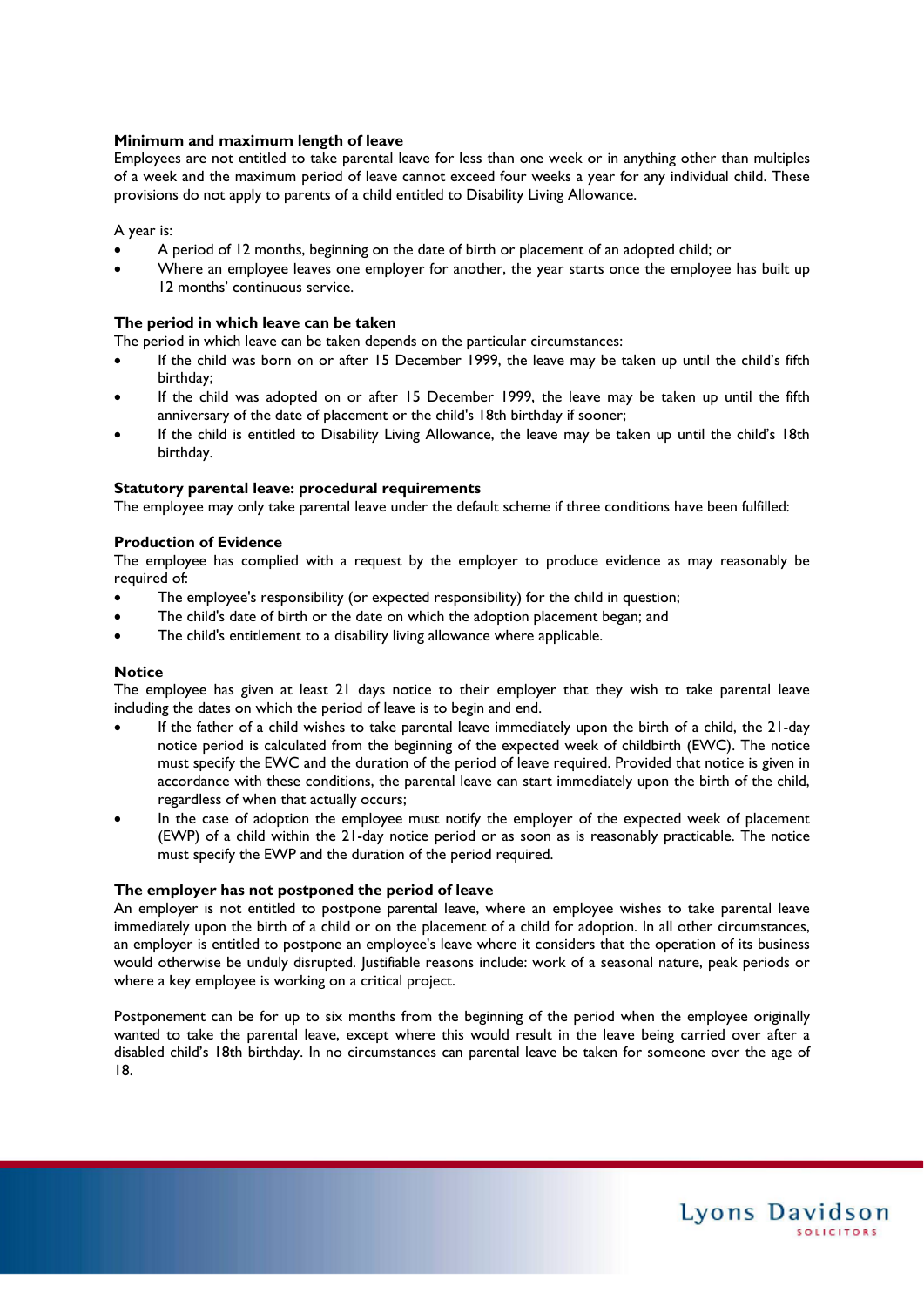Any postponed leave must be the same length as the employee's original request. The employer cannot reduce the length of the employee's leave or split up a period of leave into two or more shorter periods and the employer cannot postpone a period of leave that has already been postponed once. Before postponing leave, the employer must:

- Consult with the employee over the date to which leave should be postponed;
- Give notice of the postponement to the employee in writing (no later than seven days after the employee gave notice to take parental leave) stating the reason for the postponement and the new beginning and end dates of the period of leave that the employer will permit the employee to take.

#### **Terms and conditions during leave**

Certain terms and conditions of the employment contract will continue to apply during parental leave. Since the employment contract still subsists (albeit in a limited form) during parental leave, employees will continue to benefit from statutory rights and limited contractual rights during the period of absence, such as:

- Accrual of statutory holiday entitlement (the accrual of contractual holiday may vary depending on the contract);
- Accrual of the employee's continuity of service;
- The employer's implied obligation of trust and confidence;
- Any contractual terms and conditions relating to notice periods, compensation for redundancy and disciplinary and grievance procedures;
- To be paid their normal salary during their statutory notice period (unless the contractual notice period exceeds the statutory notice period by at least one week).

At the same time, the employee remains bound by:

- The implied obligation of good faith (or fidelity) towards the employer;
- Any contractual terms and conditions relating to notice periods, disclosure of confidential information, acceptance of gifts or benefits and their freedom to participate in another business, for example, by working for a third party.

#### **Remuneration and benefits**

The terms and conditions related to pay or other benefits within an employee's employment contract are suspended whilst an employee exercises his or her right to parental leave. This means that pay, contractual holiday entitlement (in excess of the statutory holiday entitlement), bonuses and pensions may be affected and will be dependant on the terms of the contract.

#### **Wages**

Statutory parental leave is unpaid. However an employer is free to make a discretionary payment or to provide for payment in the employee's contract.

Lower-paid employees may be able to take advantage of tax credits or other social security benefits available during periods of unpaid parental leave.

#### **Bonuses**

Whether the bonus is payable is dependant on the nature and form of the bonus payment and the wording of the contract. If the bonus is a performance-related bonus it might be reasonable to reduce the payment, pro rata, to take into consideration any parental leave.

#### **Pensions**

Seniority and pension rights under a defined benefit pension scheme should be unaffected. However, an employer will not have to keep up any contributions to a money purchase pension scheme provided the leave is unpaid. Where the leave is paid by virtue of a contractual scheme, contributions must be made based on the amount of pay the employee is receiving. This also applies to any compulsory employee contributions.

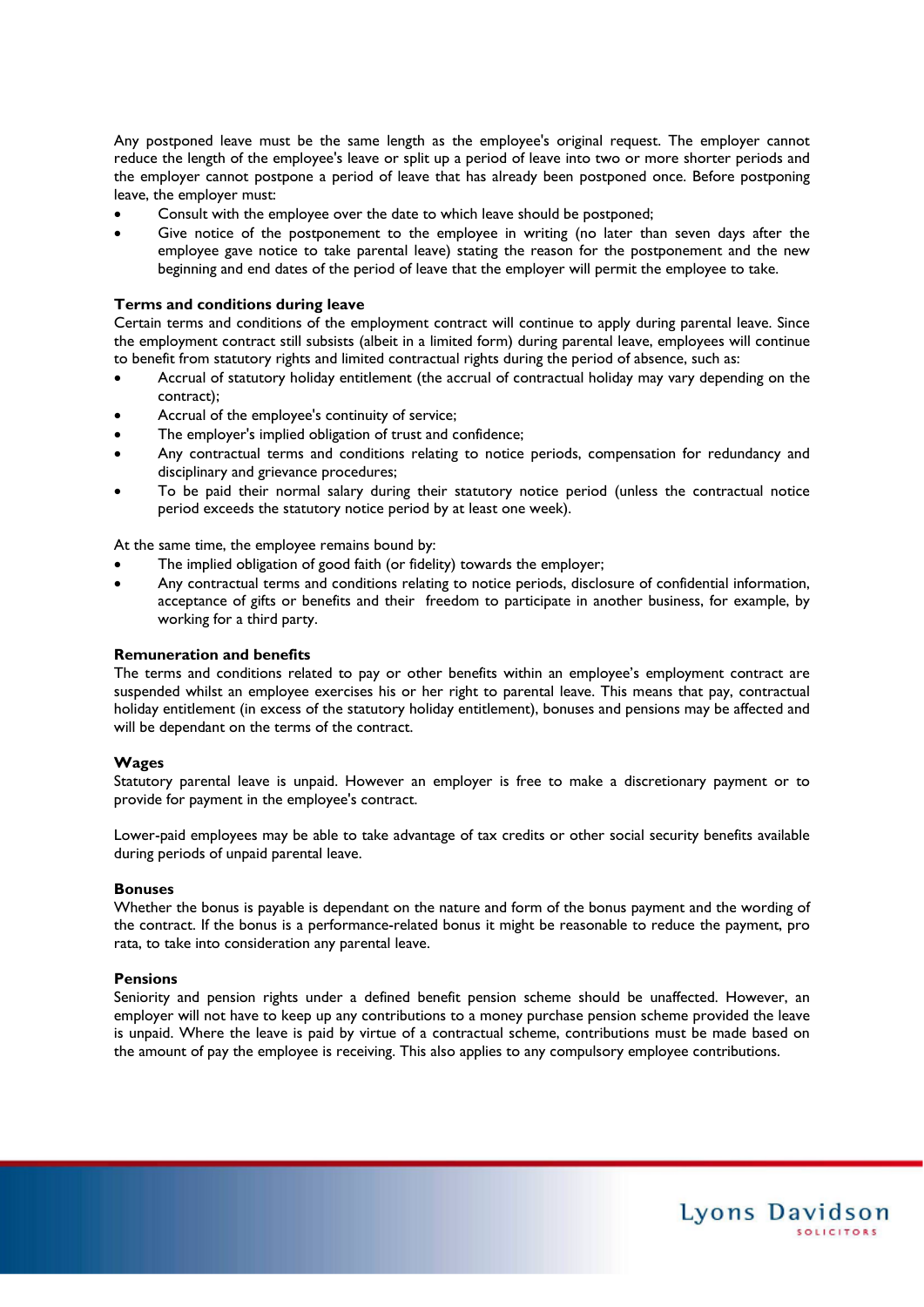#### **Returning to work**

An employee's rights on return to work vary depending on the circumstances of the parental leave taken.

Employees are entitled to return to the job in which they were employed following:

- Parental leave for an isolated period of four weeks or less;
- Parental leave for a period of four weeks or less, which was the last of two or more consecutive periods of statutory leave, which did not include any period of additional maternity leave or additional adoption leave. This would include a return following ordinary paternity leave of two weeks followed by four weeks parental leave.

A 'job' is defined as "the nature of the work which [the employee] is employed to do in accordance with her contract and the capacity and place in which she is employed". Therefore, an employee does not have the right to return to carrying out exactly the same tasks, as they did before the leave if the contract permits a change in tasks. This is the same for hours, working methods etc.

In cases that do not fall within either of the above categories, employees will still have the right to return to the same job in which they were employed prior to the parental leave, unless that is not reasonably practicable for the employer. In such a case, the employee will have the right to return to another job, which is both suitable and appropriate for the employee to do in the circumstances.

#### **Terms and conditions on return to work**

On the return to work (whether to the same or to an alternative job), an employee is entitled to:

- Return on terms and conditions not less favourable than those which would have applied if they had not been absent. There is no restriction on the employee returning to work on more favourable terms;
- The same seniority, pension rights and similar service-based rights as if the employee not been absent on parental leave.
- The period of leave is not discounted when calculating continuity of service for the purposes of statutory rights such as unfair dismissal and redundancy pay.

#### **Schemes for non-statutory parental leave**

An employer is able to depart from the statutory parental leave by agreeing enhanced parental leave rights with the employee. If no agreement is reached then the statutory provisions above apply.

If an employer wishes to offer more favourable terms then it can do so in the employment contract. Then, an employee is able to choose between the contractual terms or the statutory rights.

However, the terms cannot be less favourable than the statutory provisions. If an employer wishes to implement a scheme that is in any way less favourable to employees, it must do so by way of workforce agreement and, even then, the parties cannot agree to exclude the entitlement to parental leave altogether.

Two conditions must be fulfilled to disapply the default scheme:

- The employee's contract of employment must contain a provision for an entitlement to absence from work for childcare purposes; and
- That provision must incorporate (or operate by reference to) a workforce or collective agreement, or a part of it.